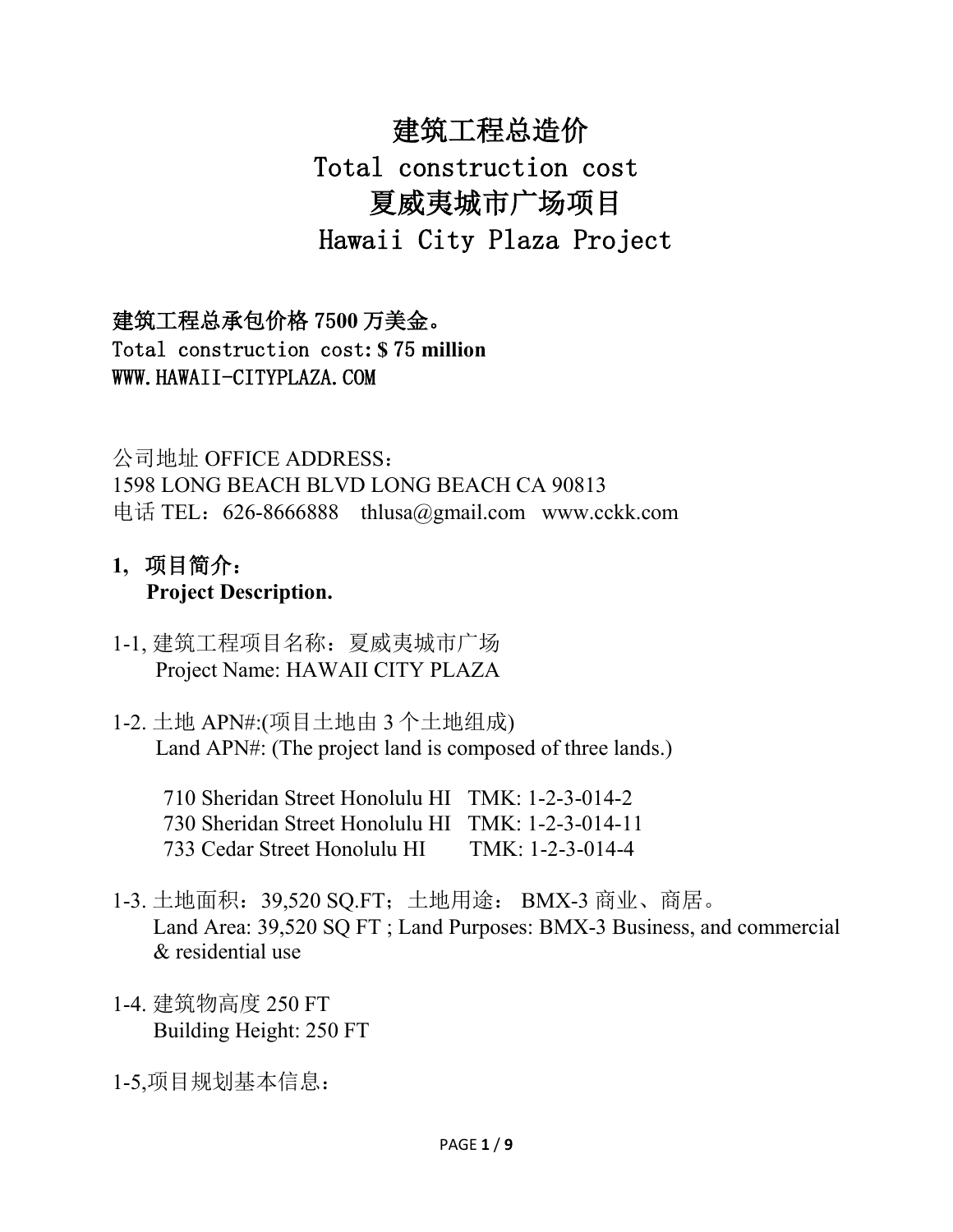Basic information of Project Planning

该项目共有 184 套公寓和一些商业单元。这是一个商业和住宅项目。这座建 筑物的总高度约为 250 英尺。

The project has 184 condominiums and some commercial units. It is a commercial and residential project. The total height of the building is about 250 feet.

# 包括:

Including:

- A, 1 楼有 3 个零售商业区域,并有一些停车位。 There are 3 retail commercial stores and some parking spaces on the 1st floor.
- B, 2 楼至 5 楼主要是停车场。 Parking lots on the 2nd to 5th floor.
- C, 6 楼主要是公共设施,包括游泳池、业主活动中心、健身房、小电影 室、儿童活动区和 4 套公寓。 Public facilities on the 6th floor, including swimming pool, owners' activity center, GYM, small theater, Children's activity area and 4 condominiums.
- D, 经济适用房在 6 楼(一个单元), 和 7 至 10 楼。 Affordable housings are on the 6th floor (1 unit), and the 7th to 10th floor.
- E, 市场价销售的公寓在 6 楼(三个单元), 和 11 至 27 楼(没有 13 楼)。 Condominiums for sale at market rates are on the 6th floor (3 units), and the 11th to 27th floor (No 13th floor).
- F, 项目的停车位和公共设施区域一共约 18 万平方英尺。 There are about 180,000 square feet of parking spaces and public facilities in the project..
- G, 184 套公寓占地约 14 万平方英尺。 The 184 condominiums cover an area of approximately 140,000 square feet.
- H, 商业面积约 7000 平方英尺。 The commercial area is approximately 7,000 square feet.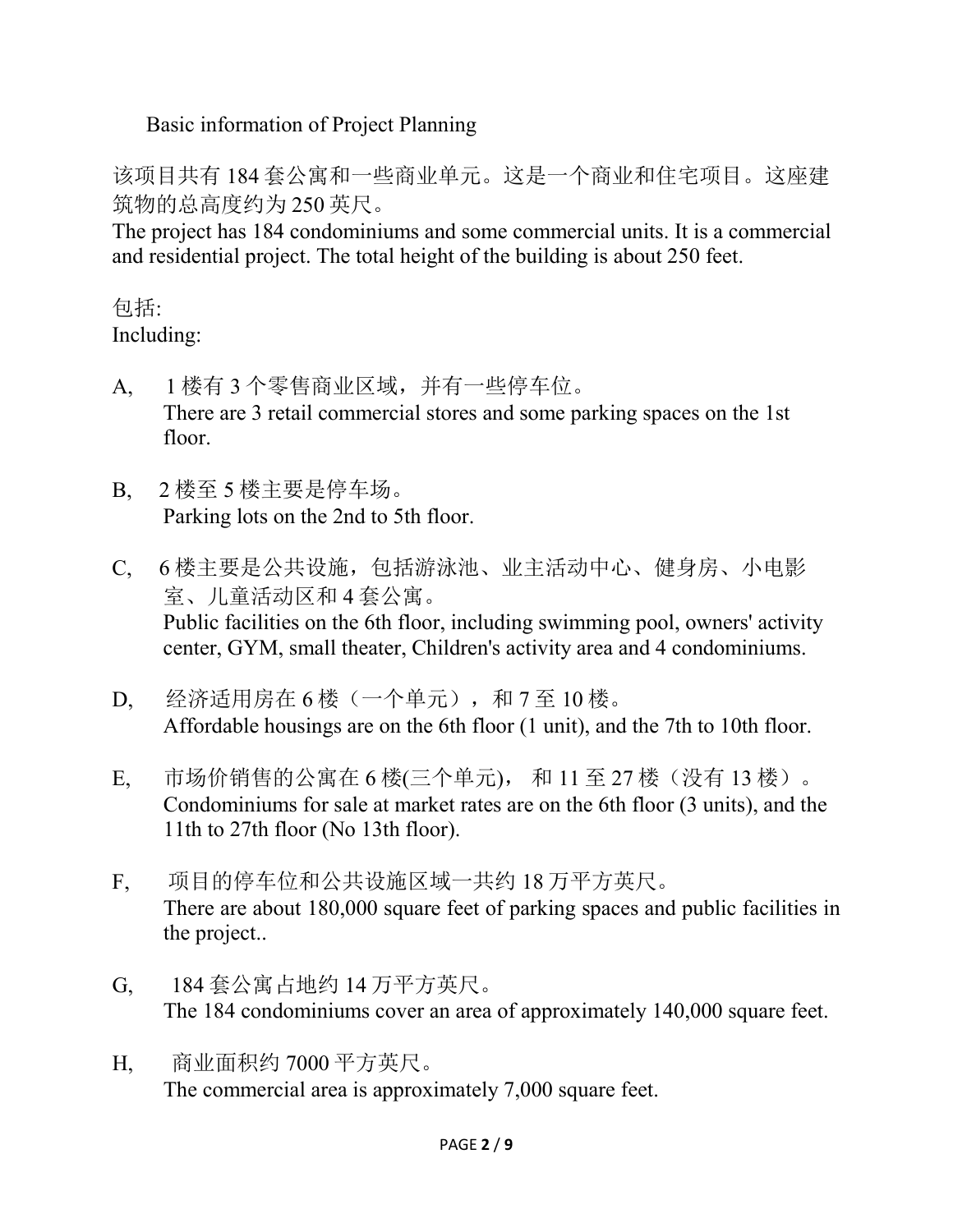# 2,建筑工程价格包括: Construction price includes

2-1,材料费 Materials expenses: 2-2,人工费 Cost of labor: 2-3, 施工设备设施费用. Cost of construction equipment and facilities. 2-4,保险费用. insurance fee 2-5, 承包商利润. Contractor profit.

## 3**,** 钢筋混凝土结构工程费用:**\$ 3000** 万美金。 **Construction cost of reinforced concrete structure: \$ 30. million.**

#### 包括: **Including:**

3-1, 正在施工中的基础工程费用: 600 万美金。 Costs of Foundation works Under construction: \$ 6 million.

3-2,1-5 层停车场和一楼部分商业建筑面积 150000 平方英尺,结构工程造 价,1000 万美金。

Structure engineering of parking lots on the  $1<sup>st</sup>$  to the  $5<sup>th</sup>$  floor and partial commercial on the 1st floor with the construction area of 150,000 square feet: \$10. million.

3-3,6-26 层建筑面积 200000 平方英尺,结构工程造价,1400 万美金。 Structure engineering on the  $6<sup>th</sup>$  to the  $26<sup>th</sup>$  floor with the construction area of 200,000 square feet: \$14 million.

3-4, 结构工程价格主要包括:钢筋+混凝土水泥+制作模板. The price of structural engineering mainly includes: steel bar  $+$  concrete cement  $+$ production template

合计:钢筋混凝土结构工程费用:\$ 3000 万美金。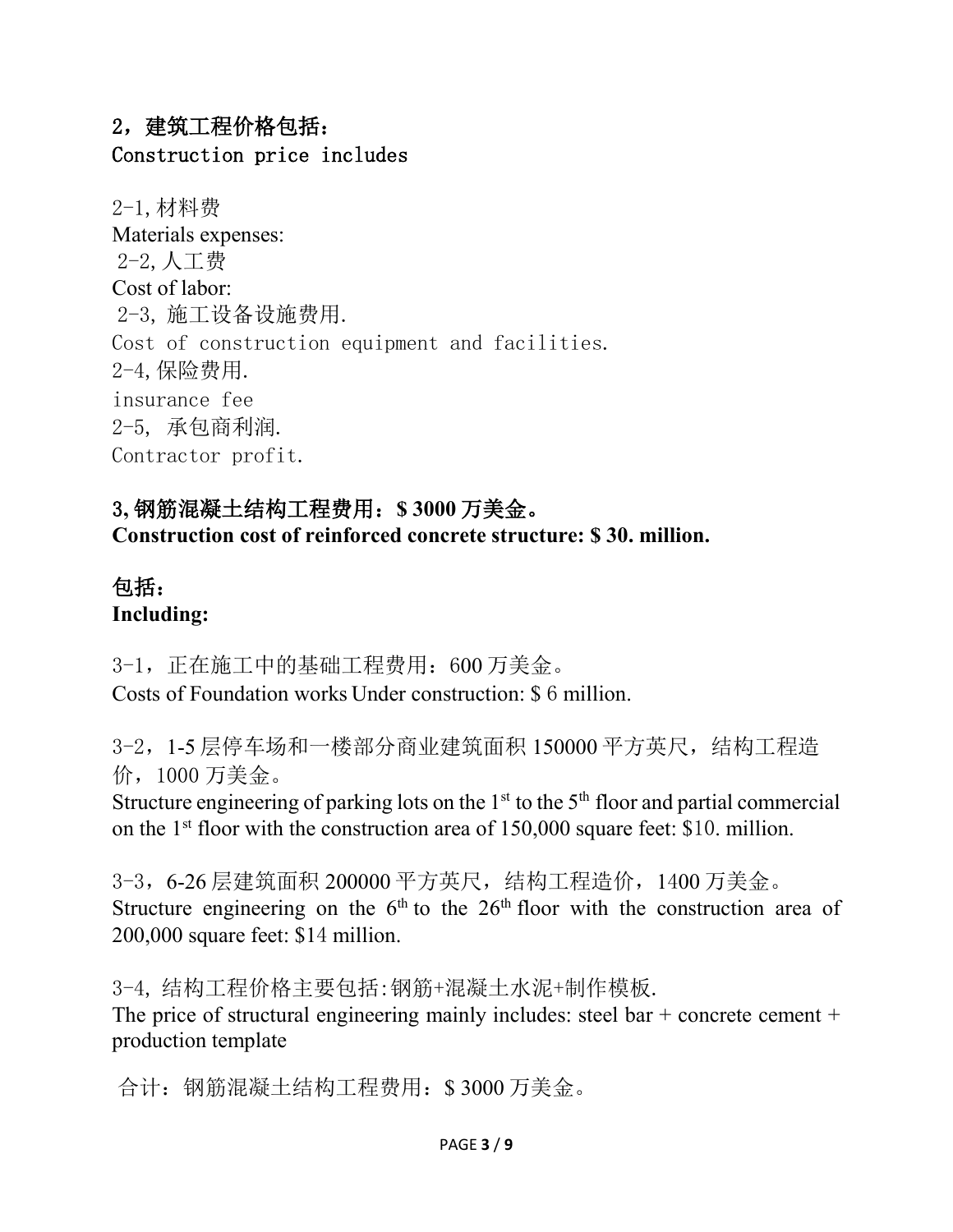Total: Construction cost of reinforced concrete structure: \$ 30. million.

## 4 **,** 室内外装修工程及配套工程费用:**\$** 27**00** 万美金。

**Indoor and outdoor decoration works and supporting engineering: \$** 27**. million.**

#### 装修工程项目包括: **Decoration projects including:**

4-1,室内隔墙板工程 300 万美金。 Indoor partition board engineering: \$ 3 million.

4-2,一楼商业玻璃门窗工程 10 万美金。 Glass doors and windows on the first floor: \$100,000

4-3, 1-5 楼停车场外墙铝合金造型工程费用:50 万美金. The cost of the aluminum alloy molding project for the outer wall of the parking lot on the 1st and 5th floors: 500,000 US dollars.

4-4, 阳台铝合金和玻璃护栏工程费用:100 万美金. Balcony aluminum alloy and glass guardrail project cost: 1,000,000 US dollars.

4-5,门窗安装,80 万美金。 Installation of doors and windows: \$0.8 million.

4-6,空调工程,180 万美金。 Air-conditioning works: \$ 1.2 million.

4-7,消防工程,60 万美金。 Fire engineering: \$ 0.6 million.

4-8,水电工程,600 万美金。 Hydropower engineering: \$ 6.0 million.

4-9,外墙玻璃窗,350 万美金。 Exterior glass windows: \$ 3.5 million.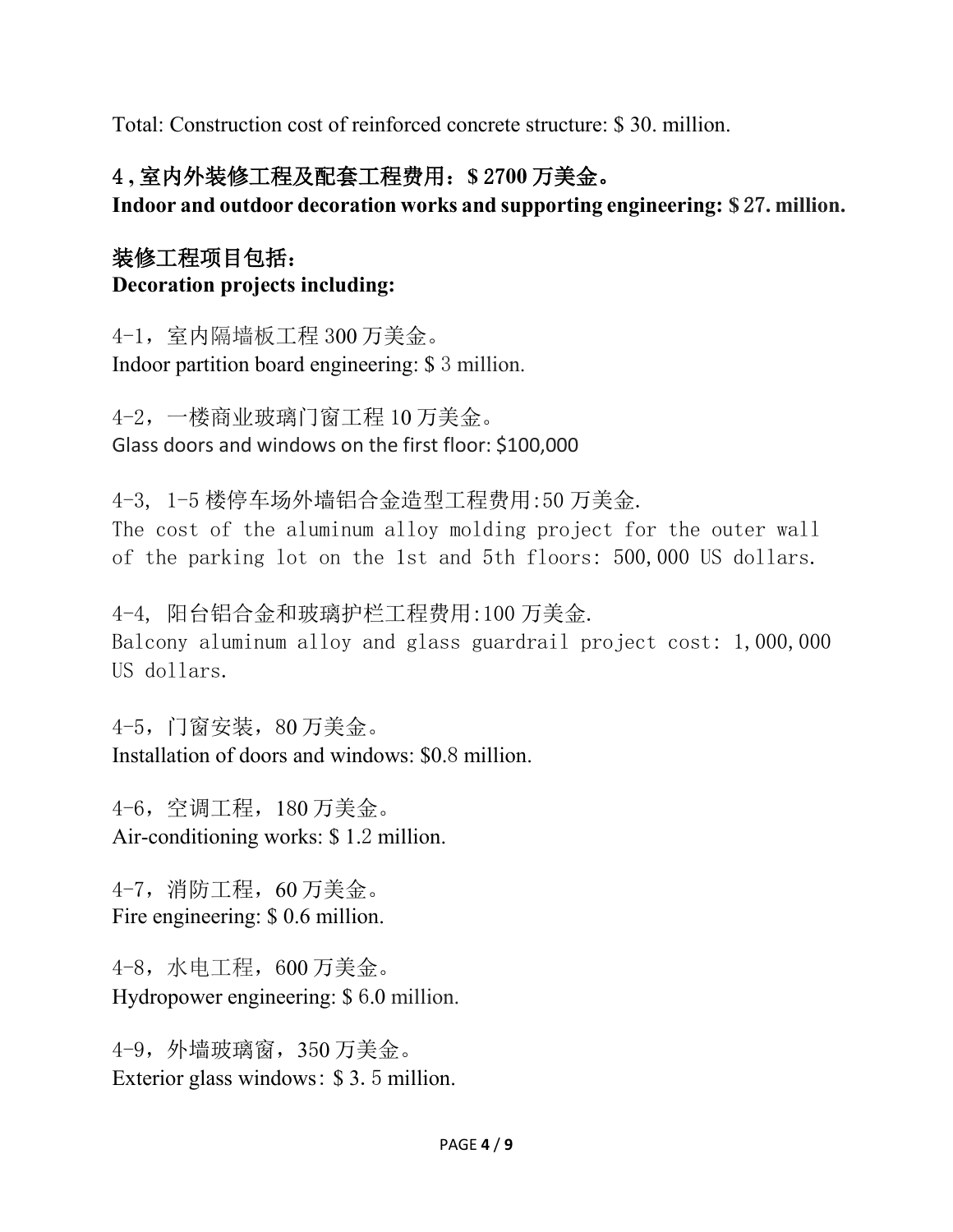4-10,油漆工程费用,100 万美金。 Painting and decoration of ceilings: \$ 1.0 million.

4-11,地面铺装大理石和地面砖工程,150 万美金。 Marble and tile flooring: \$ 1.5 million.

4-12,卫生间装修,140 万美金。 Decoration of bathroom: \$ 1.4 million.

4-13,厨房工程,180 万美金 Kitchen-related works: \$ 1.8 million.

4-14, 地毯或者木地板安装等。80 万美金。 Installation of carpets or wooden floor: \$ 0.8 million.

4-15,家用电器工程 150 万美金。 Household appliances engineering: \$ 1.5 million.

4-16, 屋面工程费用 30 万美金。 Roof engineering: \$ 300,000.

4-17, 智能设备低压电网络工程费用 40 万美金. The cost of low-voltage power network engineering for smart equipment is 400,000 US dollars.

4-18,其它工程 100 万美金. Other projects cost 1 million U.S. dollars.

合计室内外装修工程费用:2700 万美金. Total indoor and outdoor renovation project costs: 27 million U.S. dollars.

## 5, 配套工程: 配套工程造价 800 万美金。

**Supporting engineering: \$ 8. million**

包括: **Including:**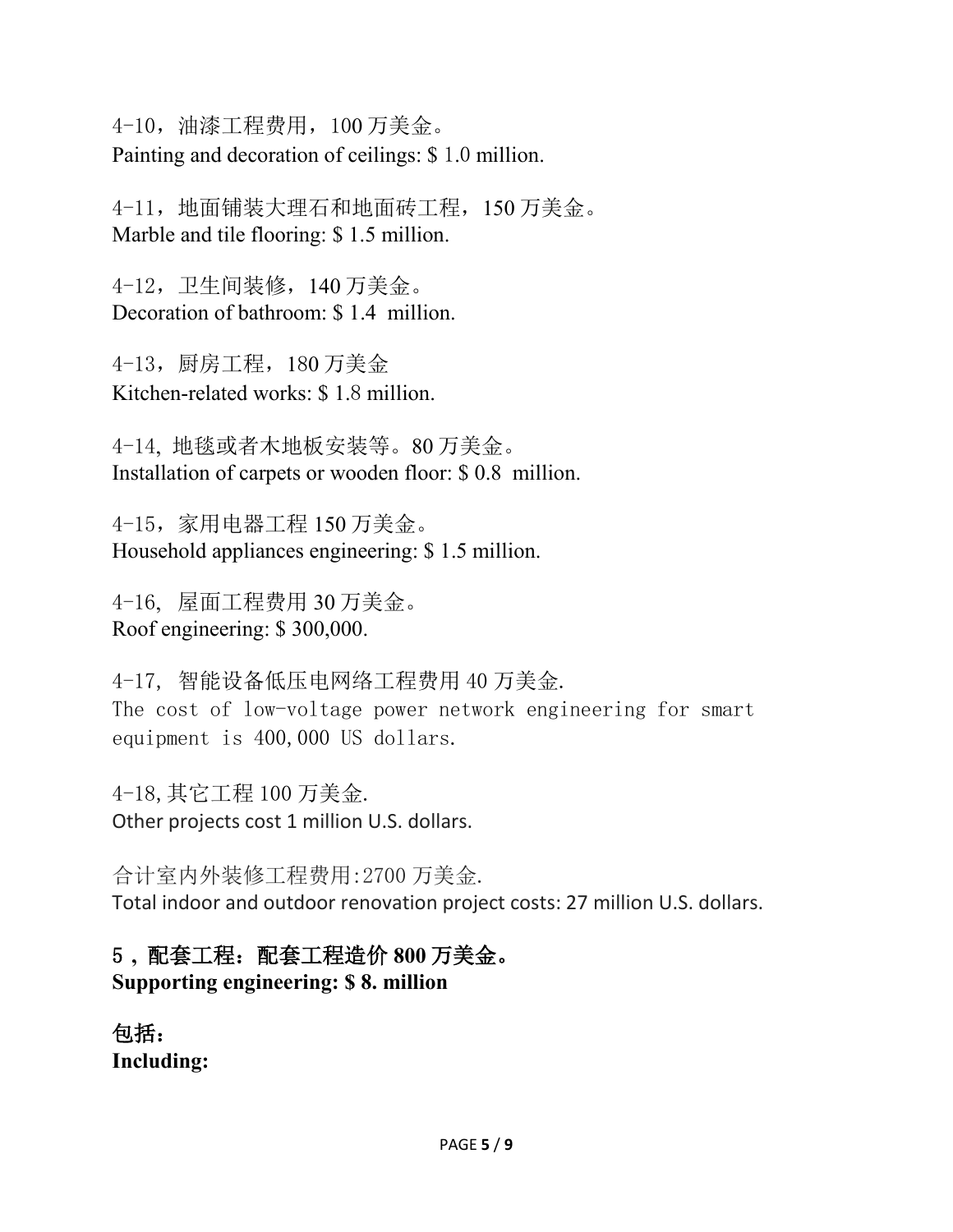5-1,景观绿化工程。60 万美金。 Landscaping engineering: \$ 600,000.

5-2,游泳池工程,80 万美金。 Swimming pool engineering: \$ 800,000.

5-3,地面停车场。价格 50 万美金。 Ground parking lot: \$500,000.

5-4,电梯工程、120 万美金。 Elevator engineering \$1,200,000.

5-5,消防通道楼梯护栏工程费用:30 万美金. the cost of the fire exit staircase guardrail project: 300,000 US dollars.

5-6,社区公共配套房屋二次装修工程,价格 50 万美金。 Second decoration project of community public housings: \$500,000.

5-7,其它没有预估公共配套工程 70 万美金。 Other unanticipated public supporting works: \$700,000.

5-8,设备设施租赁费用:\$ 340 万美金。 Rental of equipment and facilities: \$ 3.4. million. 合计:配套工程费用:800 万美金. Total: Supporting project cost: 8 million U.S. dollars.

## 6,其它工程相关费用 1000 万美金:

6. Other project related expenses are 10 million U.S. dollars: 6-1, 材料和人工上调费用:300 万美金. Increased cost of materials and labor: USD 3 million. 6-2, 保险费用:300 万美金. Insurance cost: 3 million U.S. dollars. 6-3, 项目管理人员工资费用:400 万美金. Project management staff salary cost: 4 million U.S. dollars. 6-4, 项目管理人员包括: Project management personnel include: 1),项目经理现场管理一人.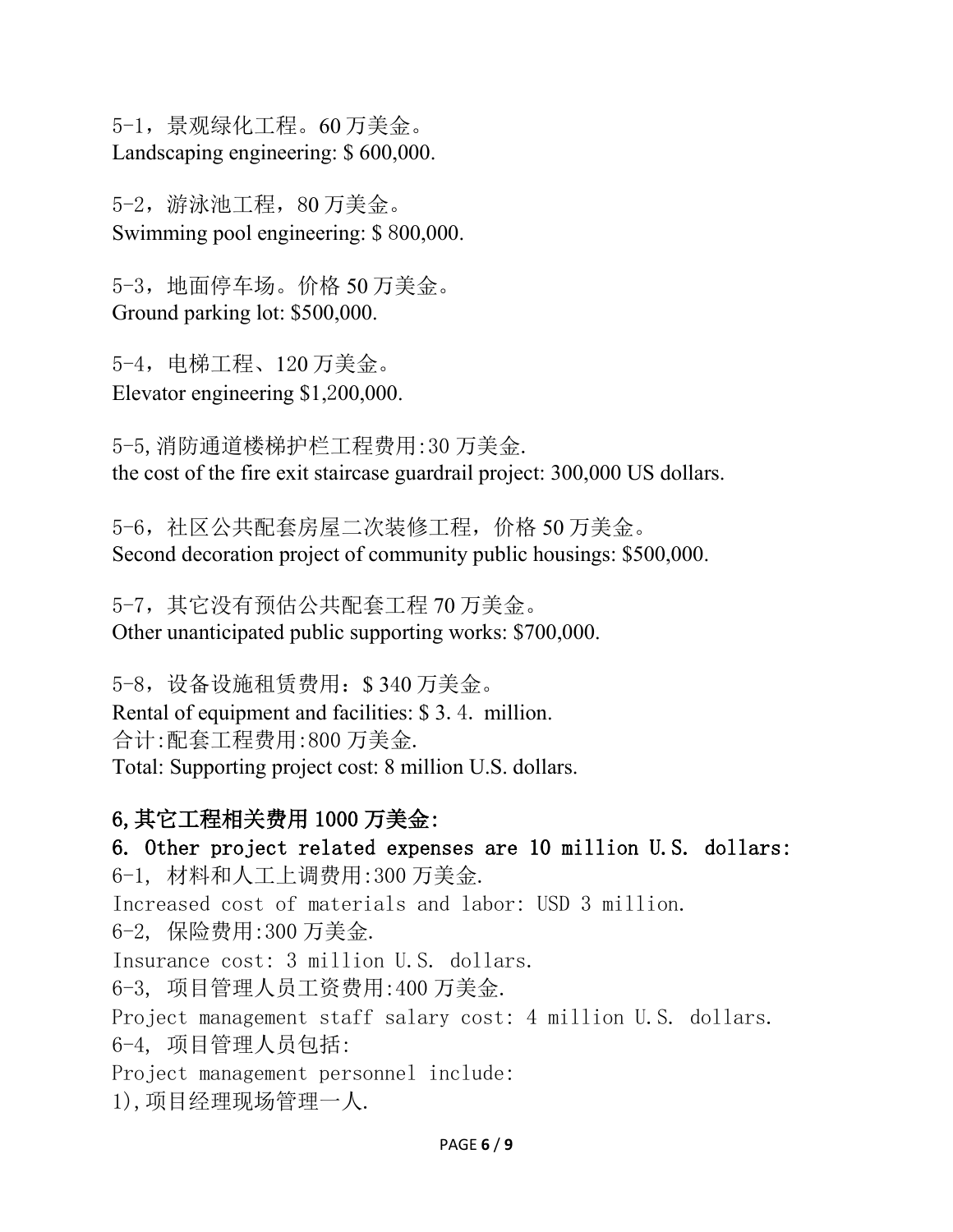- 2),工程技术人员 2 人.
- 3),材料采购 2 人.
- 4),材料管理一人.
- 5),现场安全人员 3 人.
- 6),财务一人.
- 7),办公室秘书 1 人
- 8),材料搬运人员 4 人.

合计:工程部需要员工:15 人

- 1), the project manager manages one person on site.
- 2), 2 engineering and technical personnel.
- 3), 2 people purchasing materials.
- 4) One person for material management.
- 5), 3 on-site security personnel.
- 6) One person in finance.
- 7), 1 office secretary
- 8), 4 material handlers.

Total: The engineering department needs employees: 15 people

6-5,现场各工程施工人员,将由分承包商自己聘请建筑工人.以上工程造价中 包括材料费用+人工费用+承包商利润.

The construction personnel of each project on the site will be hired by the subcontractors themselves. The above project cost includes material costs + labor costs + contractor profits.

合计:其它相关工程费用:1000 万美金.

Total: Other related project costs: 10 million U.S. dollars.

# 7,各项建筑工程费用汇总:

#### **Total** :**Summary of various construction costs**

7-1,钢筋混凝土结构工程费用:\$ 3000 万美金。

Cost of reinforced concrete structure construction : \$ 30.0 million.

7-2, 室内外装修工程及配套工程费用:\$ 2700 万美金。

#### Indoor and outdoor decoration construction and supporting construction cost : \$ 27. million.

7-3, 配套工程造价:800 万美金。

Cost of supporting works : \$8. million.

7-4, 其它相关工程费用:1000 万美金.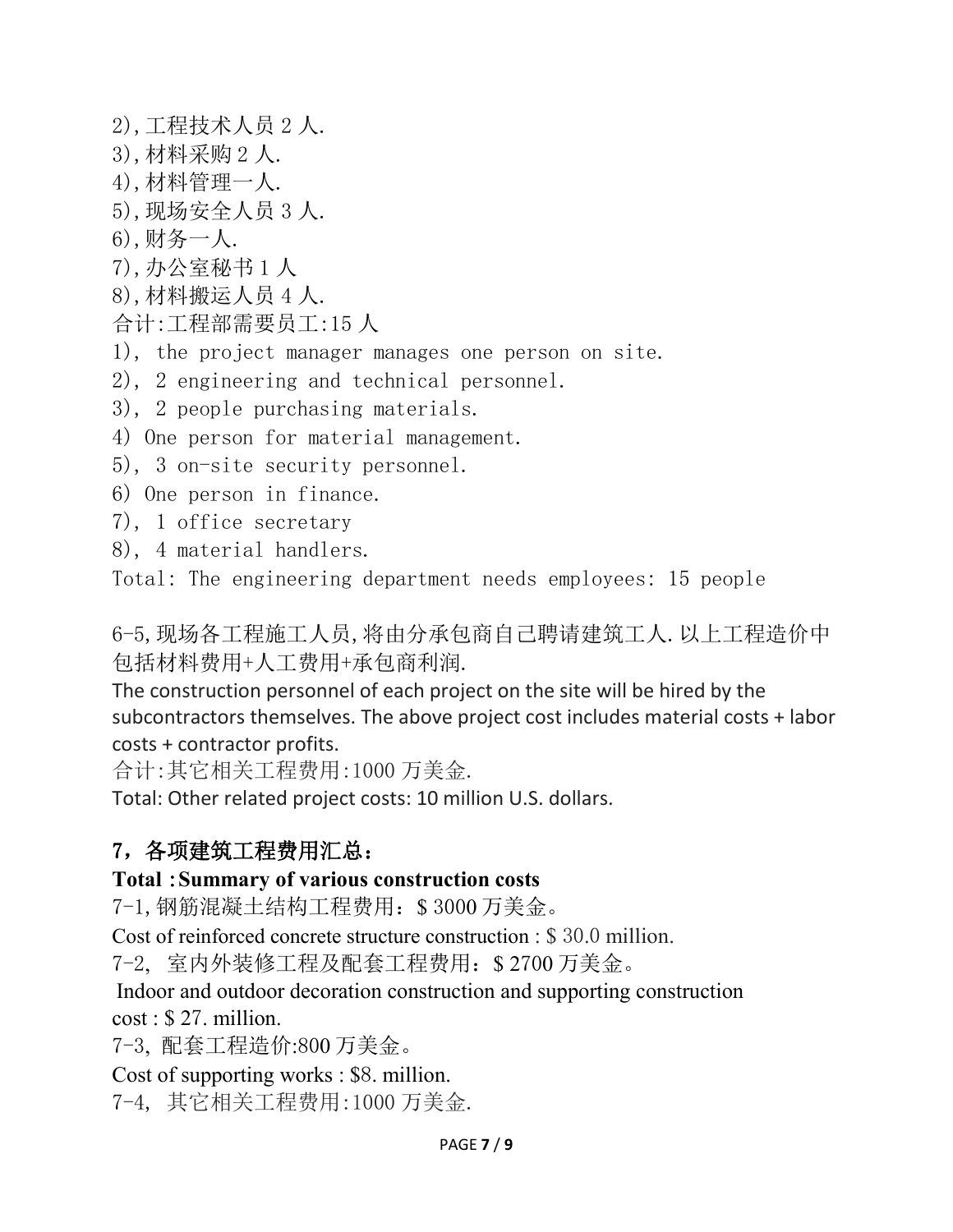Other related project costs: 10 million U.S. dollars.

3000 万美金+2700 万美金+800 万美金+1000 万美金=\$ 7500 万美金。 \$ 30. million  $+$ \$ 27. million  $+$ \$ 8. million  $+$ \$ 10. million  $=$ \$ 75 million

# 合计:建筑工程总造价成本**(**硬件**) \$ 7**50**0** 万美金。 **TOTAL : Construction Engineering Cost (hardware) \$ 7**5**. million.**

## 8,建筑工程造价依据:

#### **Basis of Construction Cost:**

8-1,按照夏威夷州 2021 年建筑材料市场和人工费市场评估。

We assess it according to the construction material market cost and labor cost in Hawaii in 2021.

8-2,按照项目图纸设计的基础工程、结构工程、装修工程、绿化景观工程 标准市场价格评估。

We assess it according to the standard market price of basic engineering, structural engineering, decoration engineering and green landscape engineering designed in the project drawings.

8-3, 特别提示:以上价格是 80%与夏威夷建筑工程工会合作价格,如果 100% 使用夏威夷工会承包商或者工人价格高 10%

Special note: the above price is 80% cooperation price with Hawaii Construction Union, if we 100% use Hawaii Construction Union as the contractor or the worker , the price will be 10% higher.

## 9,项目施工时间表:

#### **Construction Schedule of the Project.**

9**-1.** 2021 年 10 月项目正式开工。

The project officially started in October 2021.

9**-2.** 2021 年 10 月-2022 年 4 月完成基础工程施工。

From October 2021 to April 2022, the foundation construction will be completed.